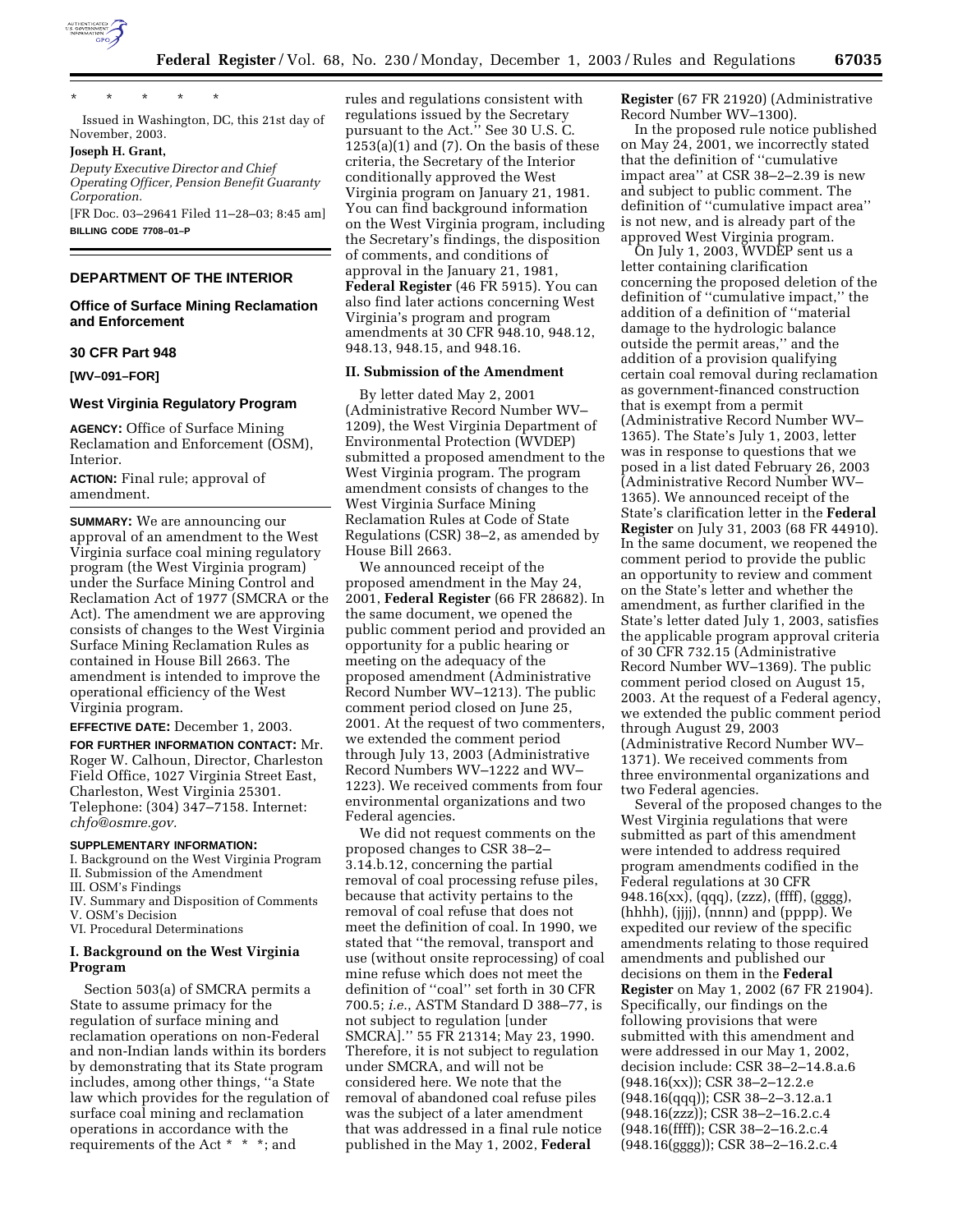(948.16(hhhh)); CSR 38–2–12.4.e (948.16(jjjj)); CSR 38–2–3.14.a (948.16(nnnn)); and CSR 38–2–24.4 (948.16(pppp)). Our findings on the remaining amendments submitted to us on May 2, 2001, are presented below.

#### **III. OSM's Findings**

Following are the findings we made pursuant to SMCRA and the Federal regulations at 30 CFR 732.15 and 732.17 concerning the proposed amendments to the West Virginia program. Any revisions that we do not specifically discuss below concern nonsubstantive wording or editorial changes and are approved here without discussion.

# *1. CSR 38–2–2.39 Definition of ''Cumulative Impact''*

The definition of ''cumulative impact'' at CSR 38–2–2.39 is being deleted. The deleted definition provided as follows:

2.39. Cumulative Impact means the hydrologic impact that results from the cumulation of flows from all coal mining sites to common channels or aquifers in a cumulative impact area. Individual mines within a given cumulative impact area may be in full compliance with effluent standards and all other regulatory requirements, but as a result of the co-mingling of their off-site flows, there is a cumulative impact. The Act does not prohibit cumulative impacts but does emphasize that they be minimized. When the magnitude of cumulative impact exceeds threshold limits or ranges as predetermined by the Division, they constitute material damage.

There is no Federal counterpart to the definition of ''cumulative impact'' at CSR 38–2–2.39 that the State proposes to delete. Under SMCRA at section 505, the States have the discretion to add laws or regulations to their programs as long as those laws or regulations are not inconsistent with SMCRA. Conversely, the States also have the discretion to remove laws or regulations from their approved programs so long as the removal does not render the program inconsistent with SMCRA. Therefore, the criterion we must apply in deciding whether to approve the proposed deletion is whether or not the deletion would render the West Virginia program less stringent than SMCRA or less effective than the Federal regulations. That criterion is different than the question of whether the deletion of the definition of ''cumulative impact'' may alter the existing CHIA process in West Virginia in a way that is adverse to some commenters' interests as they have asserted (see Section IV, Summary and Disposition of Comments). Rather, we are rendering a decision only on the question of whether the deletion of the definition of ''cumulative impact''

renders the West Virginia program less stringent than SMCRA or less effective than the Federal regulations.

As the WVDEP noted in its July 1, 2003, letter to OSM, the West Virginia program contains a counterpart to the Federal definition of ''cumulative impact area.'' That definition was determined earlier to be consistent with the counterpart Federal definition of the term ''cumulative impact area'' at 30 CFR 701.5. The West Virginia program also has approved counterparts to all of the Federal CHIA-related requirements, and those provisions are not at issue here. However, there is no Federal requirement that State programs contain a definition of ''cumulative impact.'' For these reasons, we find that the deletion of the definition of ''cumulative impact'' does not render the West Virginia program less stringent than SMCRA nor less effective than the Federal regulations and can be approved. We express no further opinion on whether or how the deletion of this definition may alter the current CHIA process in West Virginia, because such procedural changes are within the State's discretion under the existing Federal regulations.

## *2. CSR 38–2–3.22.e Cumulative Hydrologic Impact Assessment (CHIA)*

The CHIA provision at CSR 38–2– 3.22.e is being amended by adding the following definition of material damage:

3.22.e. .\* \* \* Material damage to the hydrologic balance outside the permit areas means any long term or permanent change in the hydrologic balance caused by surface mining operation(s) which has a significant adverse impact on the capability of the affected water resource(s) to support existing conditions and uses.

There is no Federal counterpart to the proposed State definition of ''material damage to the hydrologic balance outside the permit areas.'' Nor is there a Federal requirement that States develop a definition of material damage. In addition, SMCRA at section 505(b) provides that any State statutory or regulatory provision which is in effect or may become effective after the enactment of SMCRA and that provides for the control and regulation of surface mining and reclamation operations for which no provision is contained in SMCRA shall not be construed to be inconsistent with SMCRA. In a **Federal Register** notice dated September 26, 1983, OSM addressed comments on the Federal CHIA regulations at 30 CFR 780.21(g) and 784.14(f) (48 FR 43956). OSM concluded that, because the gauges for measuring material damage may vary from area to area, and even from operation to operation, the criteria for determining material damage should

be left to the States (48 FR 43956, 43972–43973).

It is expected that State and Federal regulatory authorities will develop criteria to measure material damage for the purposes of the CHIAs. Currently, all 24 State coal regulatory programs and the Federal regulatory programs in Tennessee, Washington, and the Federal Indian lands program have implemented a CHIA process. All of these programs include making decisions on whether or not material damage outside the permit area would occur. As such, each has established some basis or criteria for making those decisions. Seeking Federal approval of such criteria is discretionary, and many States have developed and applied such criteria without OSM approval. Only one State (Wyoming), has previously codified a definition of material damage and has had that definition approved by OSM. We approved Wyoming's definition of material damage in the original program approval on November 26, 1980, as follows: ''material damage to the hydrologic balance is a significant long-term or permanent adverse change to the hydrologic regime.'' We note that Wyoming's approved definition includes a long-term aspect as does the proposed West Virginia definition of material damage to the hydrologic balance outside the permit areas.

While West Virginia has submitted its definition of material damage for approval, that action does not alter the fact that it, like any other State, has the discretion to develop and implement material damage criteria without seeking or awaiting OSM approval of that criteria. The WVDEP's July 1, 2003, letter acknowledges that the State intends to use a narrative-based use standard in making its CHIAs and is asking for OSM to formally sanction that narrative-based standard. Furthermore, the WVDEP also stated in its July 1, 2003, letter, that the State approach will consider both water quality numerical limits and water resources uses designated by the water quality programs in making the CHIAs required by the mining program. In essence, the State proposes to adopt both a use-based narrative standard and a numeric standard for evaluating material damage to the hydrologic balance under its CHIA process.

As mentioned above in Finding 1, the West Virginia program has approved counterparts to all the Federal CHIArelated requirements. However, there is no Federal requirement that States must develop a specific definition of material damage. The proposed definition does not on its face negate, supersede, alter, or conflict with any of the approved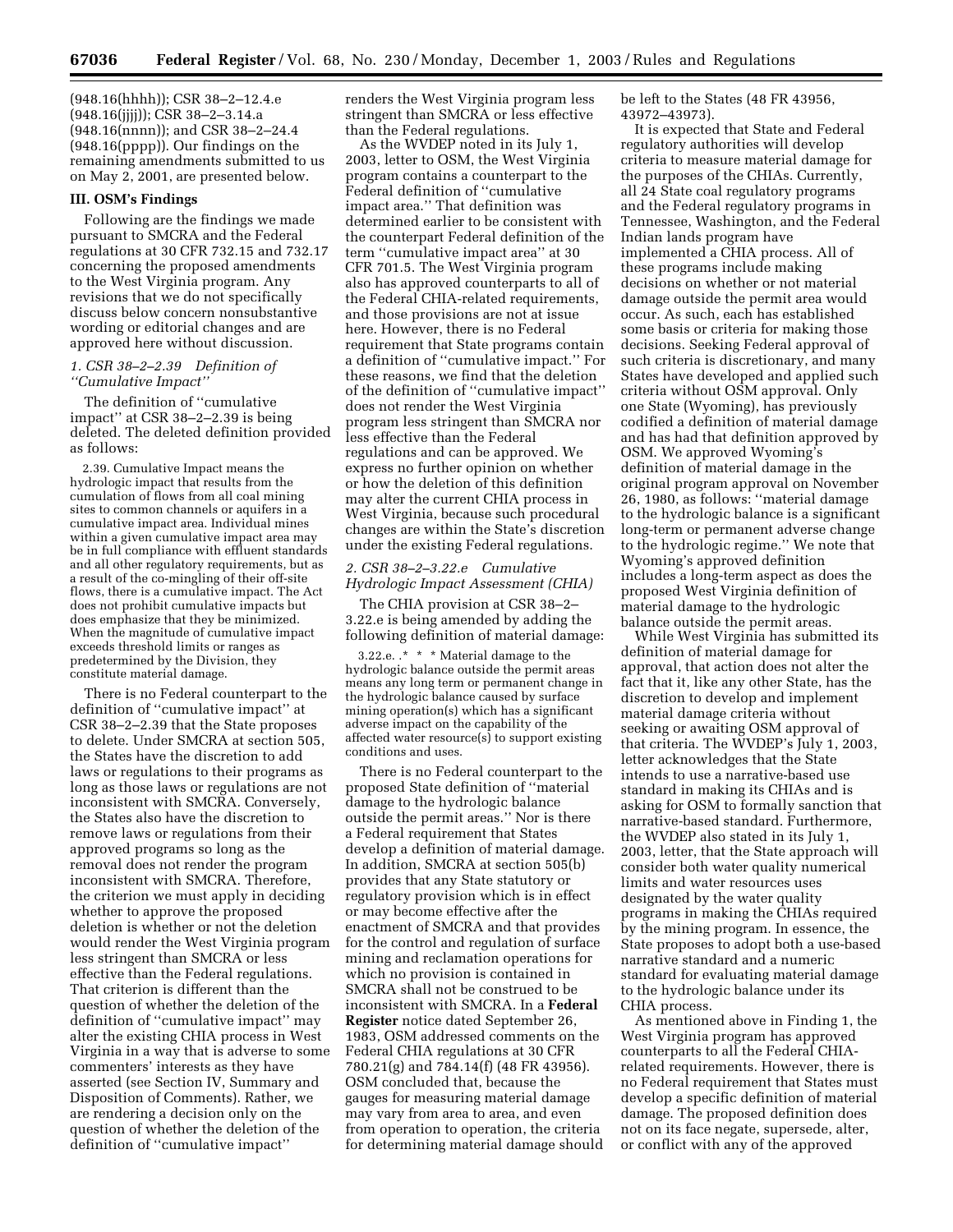State rules related to the CHIA process or their Federal counterparts. For these reasons, we find that the proposed State definition of material damage does not render the West Virginia program less stringent than SMCRA nor less effective than the Federal regulations and can be approved.

## *3. CSR 38–2–3.31 Federal, State, County, Municipal, or Other Local Government-Financed Highway or Other Construction Exemption*

By submitting the following changes on May 1, 2002, and March 18, 2003, the State proposes to amend CSR 38–2– 3.31 (Administrative Record Numbers WV–1209 and WV–1352).

In its March 18, 2003, amendment submittal, subsection 3.31.a is amended to provide that, ''Funding at less than fifty percent (50%) may qualify if the construction is undertaken as an approved government reclamation contract.'' We announced receipt of the proposed amendment to subsection 3.31.a in a proposed rule that was published in the **Federal Register** on April 14, 2003, (68 FR 17898). Although the rest of the submittal has been acted upon, we have not rendered a decision on the proposed amendment to subsection 3.31.a.

Subsection 3.31.c is new, and provides the following: ''Funding less than fifty percent (50%) may qualify if the construction is undertaken as part of an approved reclamation project in accordance with WV Code § 22–3–28.'' This amendment was submitted on May 1, 2002, and is intended to revise the West Virginia program to add the additional flexibility afforded by the revised Federal definition of the term ''government-financed construction'' at 30 CFR 707.5. For more information concerning the revised Federal definition and the Federal Abandoned Mine Land (AML) Enhancement Rule, see the February 12, 1999, **Federal Register** (64 FR 7469).

In its July 1, 2003, clarification letter to OSM, WVDEP stated that the ''change to allow coal removal in conjunction with a reclamation project is designed to encourage/result in low cost or no-cost reclamation as provided for in the Federal program (see 30 CFR 707.5).'' The WVDEP asserted that the State rule contains the same language as the Federal regulations, except that the State refers to the W. Va. Code and the Federal counterpart refers to title IV. Indeed, the Federal definition of ''Government-financed construction'' at 30 CFR 707.5 provides, in part, that funding at less than 50 percent may qualify if the construction is undertaken as an approved reclamation project

under title IV of the Act. That is, the Federal definition of ''governmentfinanced construction'' limits government funding at less than 50 percent to only those construction projects that are undertaken as approved abandoned mine land reclamation projects under title IV of SMCRA.

The WVDEP also stated that the W. Va. Code 22–3–28(e) is a subsection of W. Va. Code 22–3–28. Subsection (e), the WVDEP stated, is the only subsection of W. Va. Code 22–3–28 that mentions government-financed reclamation. Therefore, the WVDEP asserts, it is obvious that subsection (e) is the only applicable subsection to which the proposed CSR 38–2–3.31(c) could apply.

The WVDEP is currently in the process of revising the State AML Reclamation Plan to add counterparts to the Federal requirements at 30 CFR 874.17 which require specific consultations and concurrences with the Title V regulatory authority for AML construction projects receiving less than 50 percent government financing. In addition, the WVDEP intends to submit a revision to the State's AML rules during the 2004 regular legislative session that will add a counterpart to the Federal definition of ''governmentfinanced construction'' at 30 CFR 707.5.

As discussed in the February 9, 1999, May 5, 2000, and May 1, 2002, **Federal Register** notices, we deferred taking similar action on proposed revisions to the State's statutory and regulatory provisions regarding governmentfinanced construction (64 FR 6201, 64 FR 6204, 65 FR 26130 and 67 FR 21920). We took this action because the Federal AML Enhancement Rule had not been finalized and the State had not amended its rules. Even with the proposed changes mentioned above, the State has not completely revised its rules to include all of the AML Enhancement requirements at 30 CFR 707.5 and 874.17. In addition, in a recent ruling, the U.S. Court of Appeals concluded that the Federal AML Enhancement Rule is a reasonable interpretation of SMCRA. However, the Court found that, in promulgating the rule, OSM issued an interpretation that does not appear reasonable and remanded the case for further explanation. See *Kentucky Resources Council, Inc.* v. *Gale A. Norton, Secretary of the Interior, U.S. District Court of Appeals for the District of Columbia Circuit, Civil Action No. 01–5263, June 12, 2003.* Therefore, we are deferring our decision on the amendments at CSR 38–2–3.31.a and c until the State adds counterparts to the Federal regulations at 30 CFR 707.5 and 874.17 as discussed above.

## *4. CSR 38–2–3.32.g. Permit Issuance— Unanticipated Event or Condition*

This provision is amended by adding new language at the end of the existing one-sentence paragraph, and by adding three new subdivisions. As amended, the provision is as follows:

3.32.g. The prohibition of subdivision 3.32.c shall not apply to a permit application due to any violation resulting from an unanticipated event or condition at a surface mine eligible for remining under permit held by the applicant that meets the requirements of 30 CFR 773.15(4)(i). An event will be presumed to be unanticipated for purposes of this paragraph if it:

3.32.g.1. Arose after remining permit was issued.

3.32.g.2. Was related to prior mining; and 3.32.g.3. Was not identified in the remining permit.

We find that as amended, CSR 38–2– 3.32.g is substantively identical to and no less effective than the Federal requirements at 30 CFR 773.13 and can be approved. We note that the proposed language contains a citation error, in that ''30 CFR 773.15(4)(i)'' should be ''30 CFR 785.25.'' It is our understanding that the citation error will be corrected at a future date. Our finding that this provision is no less effective than the Federal regulations is based upon that understanding.

### *5. CSR 38–2–5.2.a. Intermittent or Perennial Stream Buffer Zone*

This provision is amended by deleting the words, ''normal flow or gradient of the stream, adversely affect fish migration or related environmental values, materially damage the.'' In addition the words ''and'' and ''or other environmental resources'' are added. As amended, the provision is as follows:

5.2.a. Intermittent or Perennial Stream. No land within one hundred feet (100′) of an intermittent or perennial stream shall be disturbed by surface mining operations including roads unless specifically authorized by the Director. The Director will authorize such operations only upon finding that surface mining activities will not adversely affect the water quantity and quality or other environmental resources of the stream and will not cause or contribute to violations of applicable State or Federal water quality standards. The area not to be disturbed shall be designated a buffer zone and marked accordingly.

We find that as amended, section CSR 38–2–5.2.a. is substantively identical to and no less effective than the counterpart Federal regulations at 30 CFR 816.57(a)(1) and (b) and can be approved. We note that the State counterpart to the Federal regulations at 30 CFR 816.57(a)(2) concerning stream channel diversions was previously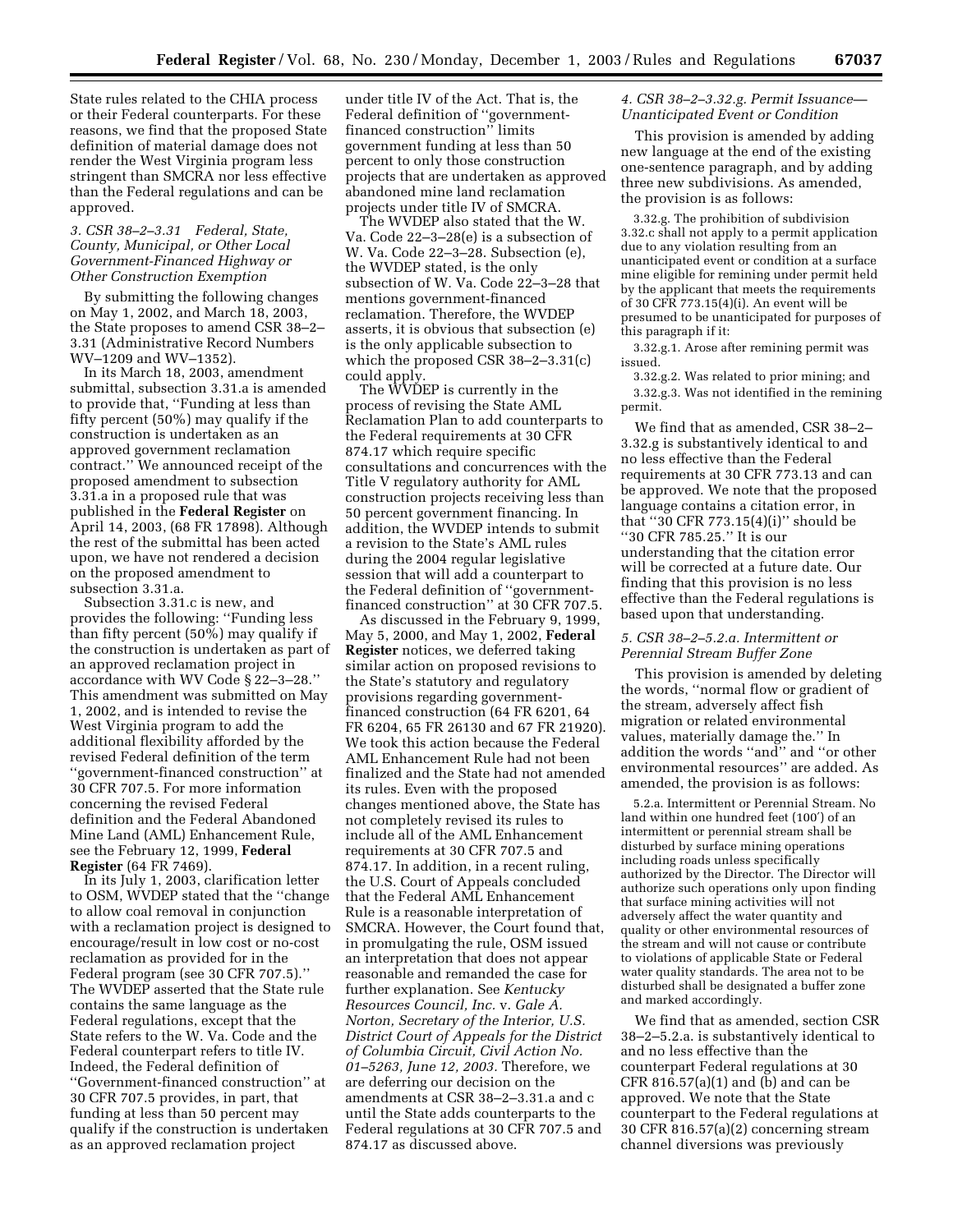approved and is located at CSR 38–2– 5.3.

#### *6. CSR 38–2–11.3.a.3. Surety Bonds*

This provision is new, and provides as follows:

11.3.a.3. Surety received after July 1, 2001, must be recognized by the treasurer of state as holding a current certificate of authority from the United States Department of the Treasury as an acceptable surety on federal bonds.

There is no counterpart to this new State provision in the Federal surface mining regulations. However, before a surety company can issue a bond for a Federal project, it must be certified by the U.S. Department of the Treasury. For further information, see Department of the Treasury's Listing of Approved Sureties, Department Circular 570. Therefore, we find that the new provision does not render the West Virginia program inconsistent with the Federal bonding and insurance regulations at 30 CFR part 800 and can be approved.

# **IV. Summary and Disposition of Comments**

#### *Public Comments*

We asked for public comments on the State's amendment in the **Federal Register** on May 24, 2001 (66 FR 28682) (Administrative Record Number WV– 1213). We received comments from the West Virginia Rivers Coalition (Administrative Record Number WV– 1228), and combined comments from Hominy Creek Preservation Association, Inc., Ohio River Valley Environmental Coalition, Inc., and Citizen Coal Council (Administrative Record Number WV– 1227). We also asked for comments on the State's clarification letter in the **Federal Register** on July 31, 2003 (Administrative Record Number WV– 1368). By letter dated August 15, 2003, the Hominy Creek Preservation Association, Inc., Ohio River Valley Environmental Coalition, Inc., and Citizen Coal Council submitted combined comments in response to the WVDEP's July 1, 2003, letter of explanation concerning the CHIA amendments (Administrative Record Number WV–1370).

1. A commenter stated that, despite the State's assertion that the amendments become effective on August 1, 2001, the Federal regulations provide that no amendments may take effect until OSM approves the change as a program amendment. We concur with this comment. According to the Federal regulations at 30 CFR 732.17(g) concerning State program amendments, no changes to laws or regulations that

make up the approved State program shall take effect for purposes of a State program until approved as an amendment. However, as noted above in Finding 2, because the Federal rules do not define material damage, a State has discretion to develop and implement material damage criteria without seeking or awaiting OSM approval of that criteria.

2. A commenter asserted that the State did not include a ''reasoned analysis'' as to why it was making the changes to delete the definition of ''cumulative impact'' at CSR 38–2–2.39 and to add the definition of ''material damage to the hydrologic balance outside the permit area'' at CSR 38–2–3.22.e. Despite its July 1, 2003, clarification letter, the commenter asserted, the State has still not offered a rational explanation for the proposed amendment. This comment is beyond the scope of our criteria in approving proposed State program amendments. Whether or not the State has provided a ''reasoned analysis'' of proposed changes is an issue for the State rulemaking process. Our criterion is only to the issue of whether or not the proposed changes are consistent with the Federal requirements.

3. A commenter stated that the definition of ''cumulative impact'' at CSR 38–2–2.39 is needed because the term ''cumulative impact'' is used at CSR 38–2–3.32.d.5. Subsection 3.32.d.5 provides that no permit application or significant revision may be approved until, among other things, the WVDEP has made an assessment of the probable ''cumulative impacts'' of all anticipated coal mining on the hydrologic balance in the cumulative impact area, and has determined that the proposed operation has been designed to prevent material damage to the hydrologic balance outside the permit area. The commenter stated that for CSR 38–2–3.32.d.5 to retain meaning, the term ''cumulative impact'' must continue to be defined. We disagree with this comment, because the State retains the definition of ''cumulative impact area'' at CSR 38–2– 2.39, which explains the concept of cumulative impact to mean the area, including the permit area, within which impacts resulting from the proposed operation may interact with the impacts of all anticipated mining on surface and groundwater systems. As addressed in a prior approval, the State's definition of cumulative impact area is substantively identical to the Federal definition of cumulative impact area at 30 CFR 701.5.

The commenter stated that the definition of ''cumulative impact'' is also important because it clarifies that ''individual mines within a given

cumulative impact area may be in full compliance with effluent standards and all other regulatory requirements, but as a result of the co-mingling of their offsite flows, there is cumulative impact.'' By deleting the definition, the commenter asserted, this clarification is omitted from the rules, making it more difficult in the future to hold individual mines accountable if they impact nearby water resources. In response, despite the deletion of the definition of ''cumulative impact,'' the WVDEP continues to require, at CSR 38–2–14.5, that all surface mining and reclamation activities shall be conducted to prevent material damage to the hydrologic balance outside the permit area. In its July 1, 2003, letter, the WVDEP stated that it will consider the numerical limits and water resource use designated by the water quality programs to make its CHIAs. As discussed above in Finding 1, the deletion of the definition of ''cumulative impact'' does not render the West Virginia program less effective than the Federal regulations which do not contain a definition of ''cumulative impact.''

In addition, the commenter stated, the original definition of ''cumulative impact'' requires that cumulative impacts be minimized. The proposed deletion, the commenter stated, does away with this goal, further weakening the proposed new regulations. We disagree. The State performance standards at CSR 38–2–14.5 concerning hydrologic balance provide that all surface mining and reclamation activities shall be conducted to minimize the disturbance of the hydrologic balance within the permit and adjacent area, and to prevent material damage to the hydrologic balance outside the permit area.

The commenter also stated that the deletion of the definition of ''cumulative impact'' at CSR 38–2–2.39 and the addition of the definition of ''material damage to the hydrologic balance'' at CSR 38–2–3.22.e. combine to redefine ''material damage.'' The commenter stated that the proposed definition of ''material damage to the hydrologic balance'' refers to ''existing conditions and uses'' without stating whether this phrase refers to ''existing uses'' as defined in the Clean Water Act (CWA) or a plain English definition such as ''those conditions currently found.'' If a new definition of ''material damage'' is to be adopted, it should be clearly tied to ''existing uses'' and ''designated uses'' as defined in the CWA, the commenter stated. In response, the State's July 1, 2003, letter clearly links ''existing uses'' to the State's legislative rule at CSR 46–1 concerning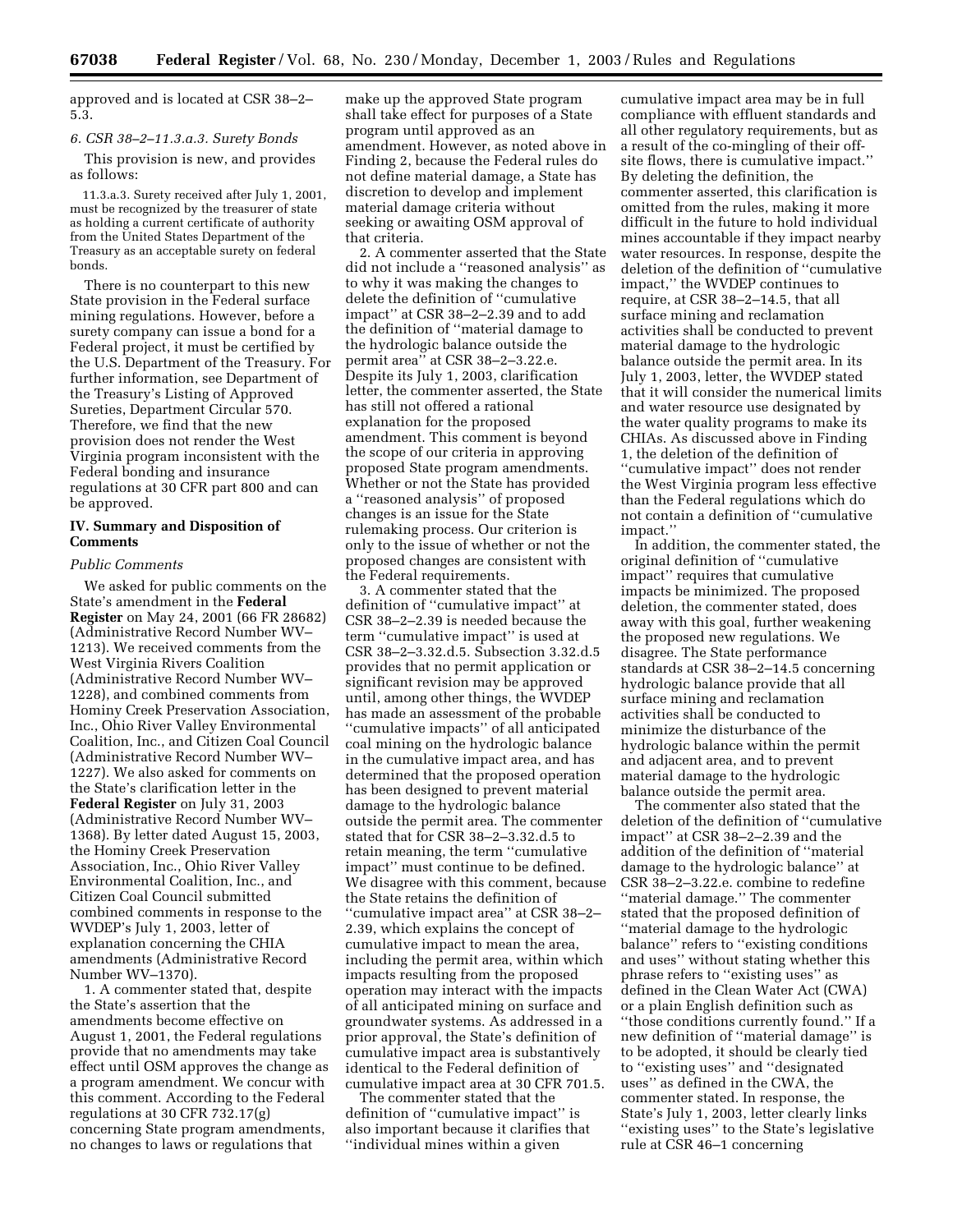requirements governing stream uses and numerical water quality standards that apply to those streams. While the proposed definition of material damage only mentions existing uses, the State's water quality standards at CSR 46–1 take into consideration both existing and designated uses of streams. Therefore, as required by CSR 46–1, both existing and designated uses will be considered when determining what constitutes material damage to the hydrologic balance. In any case, such changes are within the discretion of the State under the Federal regulations.

The commenter stated that if OSM approves a new definition of ''material damage,'' it should be modified as follows: ''Material damage to the hydrologic balance outside the permit areas means any long term or permanent change in the hydrologic balance caused by surface mining operation(s) which has a significant adverse impact on the capability of the affected water resource(s) to support existing uses and designated uses as defined by the Clean Water Act and as implemented by the state's water quality standards.'' Otherwise, the commenter stated, the definition as currently written would have as a goal the maintenance of existing conditions—even if impacted water bodies are already impaired rather than the goal of protecting existing and designated uses as required by the Clean Water Act. The proposed changes would facilitate the further degradation of polluted streams, the commenter asserted. In response, we believe that the State has, as explained in its July 1, 2003, letter, linked its CHIA requirements to the States identified uses of West Virginia streams and the numerical water quality standards that apply to those streams. Therefore, the State will consider both existing and designated uses when making its determination of material damage.

4. A commenter stated that the deletion of the definition of ''cumulative impact'' would authorize WVDEP to perform CHIAs that do not predetermine threshold limits or ranges in defining material damage and that do not include each applicable numeric water quality standard and effluent limitation among those limits and ranges. These amendments, the commenter stated, are not in accordance with the provisions of SMCRA, nor are they consistent with the Federal regulations governing hydrologic protection. The changes thus fail to meet the criteria for approval set forth at 30 CFR 732.15(a) and 732.17(h)(10), the commenter stated. The commenter also stated, in response to the WVDEP's July 1, 2003, letter, that

it is essential that WVDEP set forth some objective criteria to use in performing CHIA's. Unless WVDEP sets specific limits or ranges of cumulative impact (whether based on biological, chemical, or other parameters), there can be no ''objective criteria'' to determine whether a surface coal mining operation has or has not materially damaged the ''use'' of a water body. Indeed, the commenter stated, to implement effectively the ''use''-based material damage standard that WVDEP proposes, the agency will necessarily have to establish threshold limits or ranges of parameters that measure actual stream ''use'' in order to determine objectively whether the hydrologic effect of a particular operation meets or violates any narrative ''use'' standard in 46 CSR 1. At a minimum, the commenter stated, monitoring plans for permits approved on the basis of a biologically-based ''use'' standard would necessarily have to establish specific thresholds and ranges of biological activity in making such determinations. Thus, repeal of the current requirement to predetermine ''threshold limits or ranges'' of cumulative impact that constitute material damage to the hydrologic balance cannot be justified by either the goal of establishing ''objective criteria'' or the goal of shifting to use-based standard for material damage.

We disagree with the assertion that the proposed changes are not consistent with SMCRA or the Federal regulations. It is our understanding that under the proposed amendments, the WVDEP will conduct CHIAs by considering the West Virginia legislative rules at CSR 46–1 to identify both the existing and designated uses and the established numerical water quality standards for the streams and stream segments in the cumulative impact area. The numerical water quality standards identified in CSR 46–1 are, as WVDEP stated in its July 1, 2003, letter, intended to protect the respective stream uses that are identified in CSR 46–1. Therefore, it is the numerical water quality standards that are the objective criteria that the WVDEP will use in its assessment of whether the proposed mining operation is designed to prevent material damage outside the permit area in accordance with CSR 38–2–3.22.e. As noted in its July 1, 2003, letter, the State also plans to adopt a use-based narrative standard to assess material damage to the hydrologic balance. The WVDEP stated that this approach considers the numerical limits and water resource use designated by the water programs when making CHIAs. In any case, West

Virginia has the discretion under the Federal regulations to establish or modify its CHIA process, without seeking OSM's approval, so long as it remains consistent with Federal regulations. Therefore, to the extent that these changes may broaden the State's discretion in its CHIA process, it is still consistent with Federal regulations.

The commenter also stated that, at a minimum, OSM must require WVDEP to explain how the WVDEP will require permittees to monitor affected water bodies in a manner that produces data that can be ''used to determine the impact of the operation on the hydrologic balance'' as CSR 38–2–3.22.g and 38–2–3.22.h require. The proposed shift to a ''use''-based definition of material damage appears to make irrelevant any measurement of the chemical or physical parameters mentioned in the hydrologic monitoring provisions of the approved program, because those parameters do not (at least directly) measure changes in the capability of a water body to support a specific ''use.'' Since WVDEP does not propose a change in the specifically required monitoring parameters, the commenter stated, how will the WVDEP ensure that permittees develop meaningful data for determining whether material damage has occurred? In response, the State's shift to a ''use'' based definition of material damage does not mean that the State has abandoned the use of numerical water quality standards. Rather, the WVDEP has indicated that the State is using the ''use'' designations of West Virginia streams as identified in CSR 46–1 to identify the designated use of a stream or stream segment, and to determine the numerical water quality standards for those streams and stream segments. The use of CSR 46–1 allows the WVDEP CHIA reviewers to clearly identify the numerical water quality standards for West Virginia streams. The WVDEP stated in its July 1, 2003, letter that the State rules provide a narrative standard, based upon use, for the reviewers to apply when making CHIA findings.

The commenter stated that, as noted in detail in their initial comments on the proposed amendments (see Administrative Record Number WV– 1227), the proposed deletion of the ''cumulative impact'' definition appears aimed at eliminating rather than establishing ''objective criteria'' for determining whether a mining operation causes material damage to the hydrologic balance. The commenter also stated that without the existing requirement to predetermine threshold limits or ranges, WVDEP's proposed definition of ''material damage''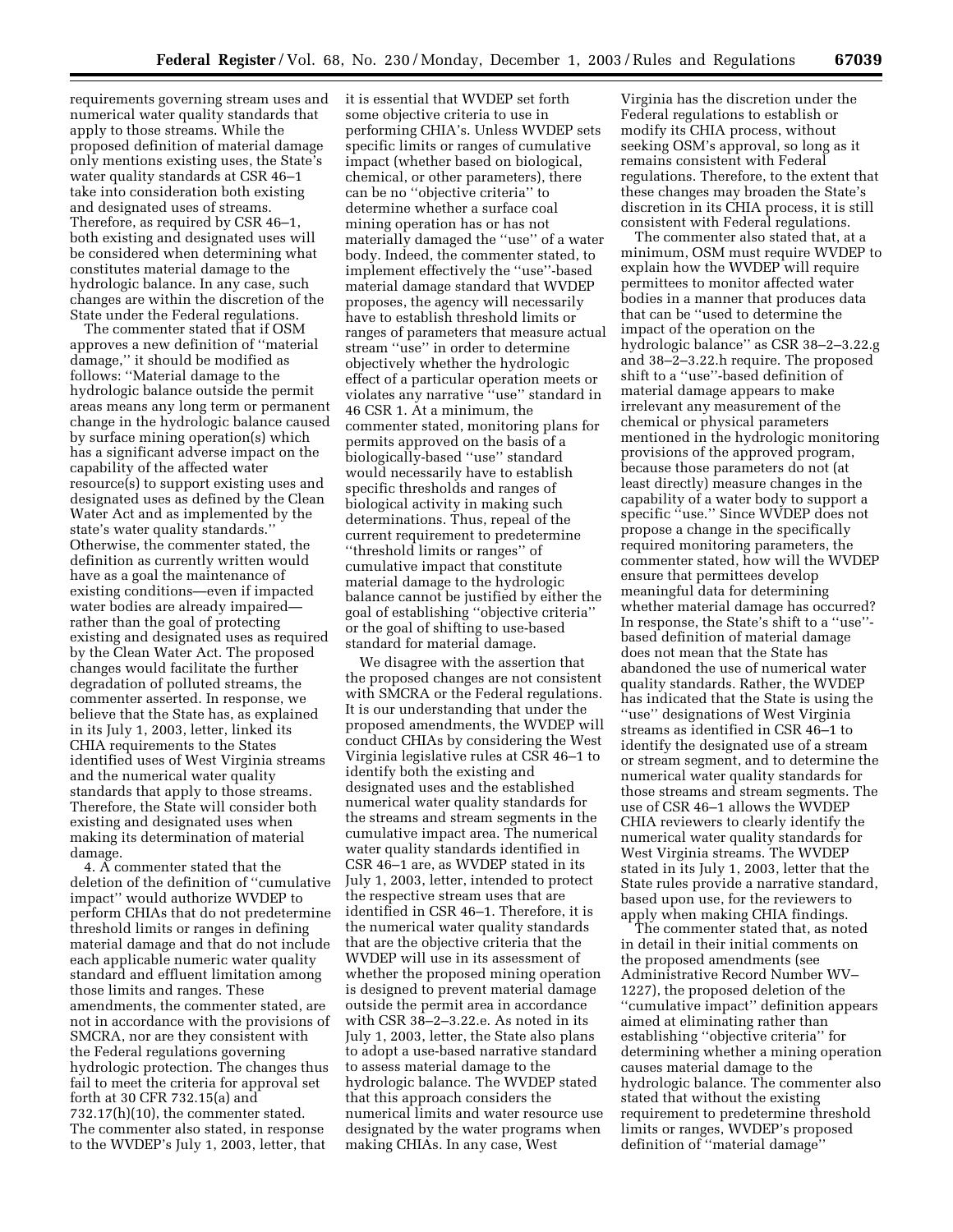establishes decidedly subjective criteria that will unquestionably prove unenforceable. We disagree with this comment, because the State regulations at CSR 46–1 clearly identify the specific numerical water quality standards that apply to West Virginia's streams and stream segments.

The commenter also stated that none of the terms used in the definition of ''material damage'' (such as ''long term," "permanent," and "capability") is an objective criterion. Even if WVDEP had defined these terms, the commenter stated, the WVDEP's definitions of the terms would not have necessarily precluded the West Virginia Surface Mine Board or the West Virginia courts from settling on different definitions. The vague nature of the terms in the proposed ''material damage'' definition requires OSM to conclude that approval of the proposed program amendments would render the West Virginia program less effective than its Federal counterpart. First, there is no Federal counterpart to the proposed definition, nor is there a Federal requirement that the State establish objective criteria, or submit them to OSM for approval. We agree with the comment that some of the words in the definition of ''material damage to the hydrologic balance outside the permit areas'' may appear to be vague and subject to interpretation. However, the numerical water quality standards presented in the regulations at CSR 46–1, which take into consideration stream uses, are clear. Therefore, despite the vagueness of some words in the definition, the State has clear numeric and use based standards that the WVDEP has stated it will consider when performing a CHIA determination.

In referring to the statements in the WVDEP's July 1, 2003, letter, the commenter stated that nothing in the rulemaking record supports the WVDEP's suggestion that the existing ''cumulative impact'' definition leaves ''the threshold(s) to be assigned to the unguided discretion of an individual reviewer.'' In actual practice, when WVDEP reviewers have assigned ''threshold limits or ranges'' under the existing regulation, they have drawn them from the established numeric West Virginia water quality standards in Appendix E to CSR 46–1. WVDEP cites not even one instance, the commenter stated, in which an ''individual reviewer'' has assigned any ''threshold'' that does not appear in Appendix E. Even if there have been such instances, the rational remedy would be to confine the assignable threshold limits or ranges to those set forth in Appendix E, rather than doing away with limits or ranges

altogether. An unrealized potential for abuse does not constitute a rational justification for repealing West Virginia's ''cumulative impact'' definition, particularly in view of the State's ability to prevent abuse without doing away with ''threshold limits or ranges'' entirely, the commenter stated. The commenter is seeking OSM intervention into the innerworkings of the State's CHIA process that Federal regulations have left to the discretion of the States. In response, this comment acknowledges WVDEP's current reliance on the water quality standards in Appendix E of CSR 46–1. We believe that this is what the WVDEP stated that it will do as part of its CHIA process in its July 1, 2003, letter. That is, it stated that ''[t]he WVDEP approach considers the numerical limits and water resource use designated by the water quality programs to make the assessment required by the mining program.'' Requiring all CHIA reviewers to use the specific standards at CSR 46–1 should also eliminate WVDEP's concern that such standards would be developed individually by the unguided discretion of individual reviewers.

The commenter stated that WVDEP's claim that the proposed program amendments will prevent development or utilization of thresholds or parameters for effluent discharges other than those established by the CWA program is a complete non sequitur. The threshold limits or ranges required by the current definition of ''cumulative impact'' concern determinations of ''material damage to the hydrologic balance.'' When predetermined, such threshold limits or ranges apply to the water quality of water bodies that receive effluent discharges from surface coal mining and reclamation operations, not to effluent discharges themselves. Thus, it is irrational to suggest that abandonment of the requirement to predetermine threshold limits and ranges preclude development or utilization of thresholds or parameters for effluent discharges that might prove inconsistent with the CWA. Moreover, the commenter stated, even if predetermination of ''threshold limits or ranges'' might conceivably dictate effluent limitations that conflict with West Virginia's program under the CWA, the only rational solution to that problem would be to confine the selection of limits or ranges to those that are consistent with proper implementation of the CWA, not to abandon threshold limits or ranges altogether. In response, we believe that by considering the numerical water quality standards in CSR 46–1, as the

WVDEP so indicated in its July 1, 2003, letter, the WVDEP is in effect confining its consideration to those water quality standards that are consistent with proper implementation of the CWA. Furthermore, the State's water quality standards protect both aquatic life and human health by designating uses and establishing specific parameters and limits or ranges to protect such uses during mining.

The commenter stated that, absent a showing that the State's enforcement of SMCRA's hydrologic protection requirements has suffered from the absence of a ''use''-based material damage definition (rather than nonenforcement of the existing ''cumulative impact'' definition), the WVDEP's desire to shift to the sort of definition it previously rejected (and which OSM has found inappropriate for inclusion in its national regulations, the commenter stated) is arbitrary and capricious, the commenter stated. We disagree with this comment. As we stated above in Finding 2, OSM concluded that, because the gauges for measuring material damage may vary from area to area, and from operation to operation, the criteria for determining material damage should be left to the States (48 FR 43956, 43972–43973; September 26, 1983). It is not inappropriate for the State to amend its procedures or criteria for performing CHIAs and to amend those procedures as it deems necessary. Seeking Federal approval of CHIA criteria is discretionary.

5. A commenter stated that WVDEP's perceived need to establish a definition of ''material damage'' that is consistent with the administration and implementation of West Virginia's counterpart to the Clean Water Act, while rational in and of itself, does not provide a rational justification for repealing the definition of ''cumulative impact'' or shifting to an exclusively ''use''-based definition of material damage. The commenter stated that West Virginia has adopted numeric water quality standards that function hand-in-glove with the State's narrative, ''use''-based water quality criteria. The only rational method of ensuring that the CHIA process and enforcement of SMCRA's hydrologic protection requirements are consistent with the administration and implementation of West Virginia's counterpart to the Clean Water Act, the commenter stated, would be to confine the ''threshold limits or ranges'' that WVDEP may predetermine under the ''cumulative impact'' definition to (1) The numeric water quality standards applicable to each affected water body and (2) such additional limits or ranges as WVDEP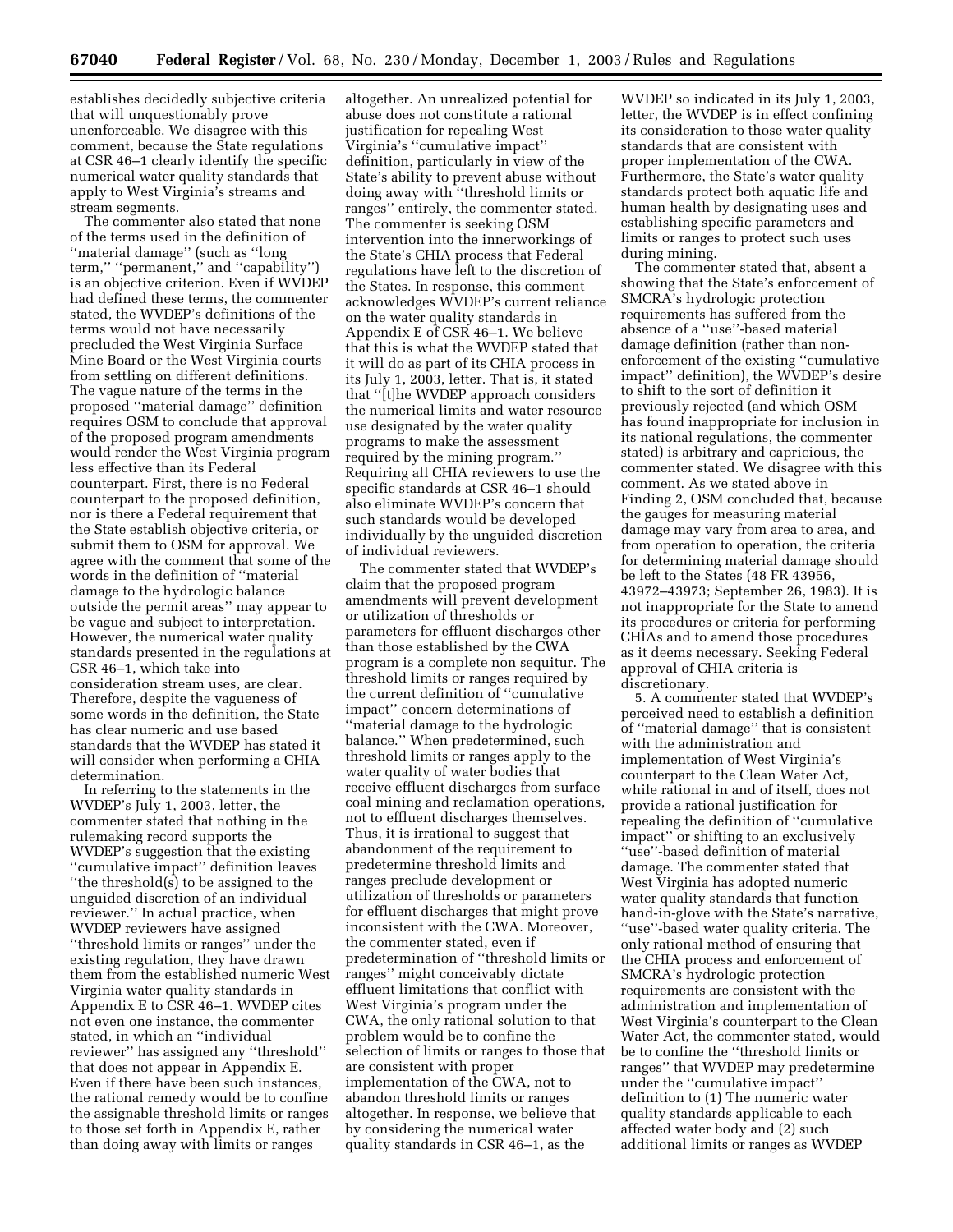may determine necessary to enforce applicable narrative water quality criteria. Here again, the commenter stated, the perceived need to ensure compatibility with the Clean Water Act simply does not justify doing away with ''threshold limits or ranges'' that are an integral part of the State's program under the Clean Water Act. In response, as we stated above in Finding 2, the WVDEP's July 1, 2003, letter acknowledges that the State intends to use a narrative-based use standard in making its CHIAs. The WVDEP also stated in its July 1, 2003, letter, that the State approach will consider both water quality numerical limits and water resources uses designated by the water quality programs in making the CHIA required by the mining program.

6. A commenter stated that Congress imposed the CHIA requirement to ensure that regulatory authorities do not approve permit applications for mines that would make worse pollution overloads that already exist. Congress certainly intended, the commenter stated, that SMCRA regulatory authorities would perform CHIAs and make material damage findings that are consistent with the letter and underlying purpose of section 303(d) of the Clean Water Act, 33 U.S.C. 1313(d), which requires the imposition of sharply reduced effluent limits or the denial of National Pollutant Discharge Elimination System (NPDES) permits in order to restore the quality of streams overloaded with pollutants. The commenter referred to 30 U.S.C. 1292(a)(3) (requiring construction of SMCRA to avoid superseding, amending, modifying, or repealing the Clean Water Act).

In response, the WVDEP's July 1, 2003, letter did not address the specific points made here by the commenter. However, CSR 46–1 clearly sets forth the numerical water quality standards for streams and stream segments in West Virginia. Additionally, CSR 46–1 does not provide for or allow the discharge of pollutants that would make worse pollution overloads that already exist. Furthermore, CSR 38–2–14.15.b, like 30 CFR 816/817.42, clearly provides that discharges from areas disturbed by surface mining shall not violate effluent limitations or cause a violation of applicable water quality standards. Therefore, we cannot agree that it is the WVDEPs intention to allow discharges from mines that would not comply with effluent limitations or make worse pollution overloads that already exist.

7. A commenter stated that approval of the amendments at CSR 38–2–2.39 and CSR 38–2–3.22.e. would impair or preclude effective citizen participation

in and OSM oversight of the administration and enforcement of the West Virginia program. The commenter asserts that the amendments at CSR 38– 2–2.39 and CSR 38–2–3.22.e. replace predetermined, quantitative material damage criteria with a vague, subjective definition that would surely confound any citizen's effort to independently detect or prove a violation of the standard. The cost and restricted availability of experts whom a citizen would necessarily have to retain in any attempt to prove a violation of such an amorphous standard will almost certain chill public participation in its enforcement well below the freezing level.

We disagree with this comment. None of the amendments that the State is proposing affect in any way the public participation provisions of the approved West Virginia program. In addition, as it stated in its July 1, 2003, letter, the WVDEP will consider the existing and designated uses and numerical water quality standards for West Virginia streams and stream segments at CSR 46– 1 when making CHIAs. These numerical water quality standards are the predetermined, quantitative standards with specific parameters and limits or ranges that WVDEP's CHIA reviewers will consider in making CHIA determinations, and that the public can use to monitor compliance.

8. One commenter addressed the amendments to CSR 38–2–5.2 concerning intermittent or perennial streams. The commenter stated that, ''the changes delete three explicit requirements, and substitute in their place the requirement that the activities will not adversely affect ''the water quantity and quality or other environmental resources of the stream'.'' The commenter stated that the amended rule is sufficiently vague that the practice of burying intermittent or perennial streams may arguably be approvable by the WVDEP, because burying streams would not directly contradict the letter of the rule. The commenter stated that, ''this clear attempt to weaken the existing rule should be disapproved.''

As we discussed above in Finding 5, we have determined that as amended, the revisions to section CSR 38–2–5.2.a. concerning intermittent or perennial streams render that provision substantively identical to the counterpart Federal regulations at 30 CFR 816.57(a)(1) and  $(b)$ . Therefore, we found that the amendments can be approved. We also noted in Finding 5, that the State counterpart to the Federal regulations at 30 CFR 816.57(a)(2) concerning stream channel diversions

was previously approved and is located at CSR 38–2–5.3.

### *Federal Agency Comments*

Under 30 CFR 732.17(h)(11)(i) and section 503(b) of SMCRA, we requested comments on the amendments from various Federal agencies with an actual or potential interest in the West Virginia program by letters dated May 30, 2001 and July 25, 2003 (Administrative Record Numbers WV–1215 and WV– 1367, respectively).

By letter dated June 25, 2001 (Administrative Record Number WV– 1224), the U.S. Fish and Wildlife Service (USFWS) provided the following comments.

#### 1. CSR 38–2–2.39 Definition of Cumulative Impact

The USFWS stated that the deletion of the definition of ''cumulative impact'' as meaning the hydrologic impact that results from the cumulation of flows from all coal mining sites to common channels or aquifers is a serious concern to the USFWS. The USFWS also stated that it is also concerned with the deletion of the language of that definition that states cumulative impact should be minimized.

The USFWS stated that cumulative impact assessments are required by the National Environmental Policy Act (NEPA) and by the Council on Environmental Quality's (CEQ) regulations requiring agencies to address cumulative effects. As stated in the CEQ regulations for implementing NEPA, the USFWS stated, cumulative effects are defined as the impact on the environment which results from the incremental impact of the action when added to other past, present, and reasonably foreseeable future actions regardless of what agency or person undertakes such other actions. ''We have ongoing concern,'' USFWS stated, ''for the cumulative impacts occurring from individual mountaintop mining operations on the ecological functioning of entire watersheds and believe that the law should address this very important issue more thoroughly rather than with less scrutiny.'' The USFWS recommended that these changes not be approved.

In response, the deletion of the definition of ''cumulative impact'' does not mean that the WVDEP will not be conducting cumulative hydrologic impact assessments. CSR 38–2–3.22.e continues to require the WVDEP to conduct a CHIA that is sufficient to determine whether the proposed mining operation has been designed to prevent material damage to the hydrologic balance outside the permit area. In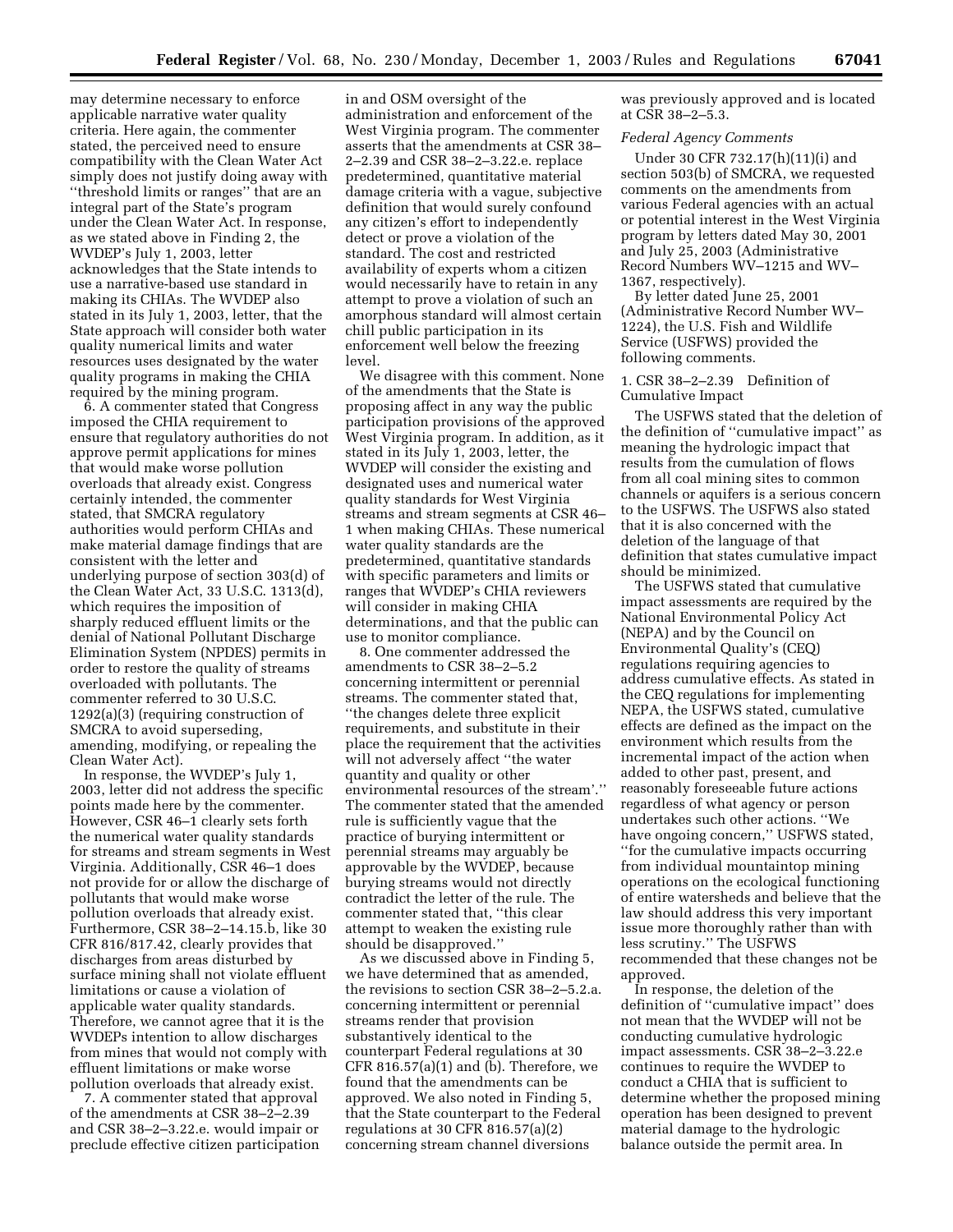addition, the State regulations continue to require the permit applicant to provide probable hydrologic consequences (PHC) information (at 38– 2–3.22.a) and to provide surface and groundwater monitoring plans (CSR 38– 2–3.22.g and 3.22.h, respectively). The State's regulations continue to contain, at CSR 38–2–2.39, the definition of cumulative impact area. In addition, the State explained in its July 1, 2003, letter, that the WVDEP's CHIA process considers the numerical limits and water resource uses designated at CSR 46–1 to make the required CHIA. Therefore, under the approved State program, the State will continue to evaluate cumulative hydrologic impacts. Furthermore, actions of State regulatory authorities under their approved State coal regulatory programs are not subject to NEPA review.

## 2. CSR 38–2–3.22.e Definition of Material Damage to the Hydrologic Balance

The USFWS stated that in the new language added to CSR 38–2–3.22.e., the terms ''long term'' and ''significant adverse impact'' are not defined and therefore are open to individual interpretation. The USFWS recommended that this subsection contain a definition of these terms. Also, the USFWS stated, this definition effectively eliminates any consideration of short-term impacts to the hydrologic balance with no regard to the degree of those impacts. The USFWS further stated that it considers the elimination of any consideration of short-term impacts to be ''a serious shortcoming in protection of fish and wildlife resources.'' The USFWS recommended that these changes not be approved.

In response, there are, indeed, undefined words in the definition of ''material damage to the hydrologic balance outside the permit areas.'' However, the State's use of such words as ''long term'' and ''significant adverse impact'' in defining material damage does not render the State's definition less effective than SMCRA or the Federal regulations, because there is no Federal counterpart to this term. In accordance with SMCRA and the Federal regulations, the State provision requires a CHIA to determine whether the proposed operation has been designed to prevent material damage outside the permit area. Finally, the State's proposed definition does not supersede or prohibit compliance with any State or Federal water quality standards. Furthermore, short-term impacts will be considered. The NPDES effluent limitations established for a proposed permit will apply, as will all

applicable State and Federal water quality standards. As we noted above in Finding 2, we determined that the definition of ''material damage to the hydrologic balance outside the permit areas'' does not render the West Virginia program less effective than the Federal CHIA regulations and can be approved.

## 3. CSR 38–2–5.2.a Intermittent or Perennial Stream

The USFWS stated that it opposes the changes to this provision. The USFWS specifically objected to the deletion of the language that required that mining activity within one hundred feet of an intermittent or perennial stream not adversely affect the normal flow or gradient of the stream, adversely affect fish migration or related environmental values or materially damage water quantity or quality. The USFWS stated that given that hundreds of miles of West Virginia's headwater streams have been permanently filled as a result of surface coal mining, it believes that protection of aquatic resources should be strengthened in the West Virginia program. The USFWS recommended that these changes not be approved. In response, and as we stated above in Finding 5, as amended, section CSR 38– 2–5.2.a. is substantively identical to the counterpart Federal regulations at 30 CFR 816.57(a)(1) and (b) and can be approved. We also noted that the State counterpart to the Federal regulations at 30 CFR 816.57(a)(2) concerning stream diversions was previously approved and is located at CSR 38–2–5.3.

By letter dated August 27, 2003, and an e-mail message dated August 19, 2003 (Administrative Record Numbers WV–1375 and WV–1374, respectively), the U.S. Department of Labor, Mine Safety and Health Administration (MSHA) responded and stated that it has reviewed the additions and changes, and has determined that there is no inconsistency with MSHA's regulations. Most of the changes pertain to hydrologic impacts of mining and do not affect MSHA programs.

## *Environmental Protection Agency (EPA) Comments/Concurrence*

Under 30 CFR 732.17(h)(11)(ii), we are required to obtain written concurrence from EPA for those provisions of the program amendment that relate to air or water quality standards issued under the authority of the Clean Water Act (33 U.S.C. 1251 *et seq.*) or the Clean Air Act (42 U.S.C. 7401 *et seq.*).

On May 29, 2003, we asked for concurrence on the amendments from EPA (Administrative Record Number WV–1214). On November 23, 2001

(Administrative Record Number WV– 1252) EPA sent us its written concurrence with comments. EPA stated that there are no apparent inconsistencies with the CWA, NPDES regulations, or other statutes and regulations under the authority of EPA. EPA said that it is providing its concurrence with the understanding that implementation of the amendments must comply with the CWA, NPDES regulations, and other statutes and regulations under its authority. On July 25, 2003, we asked the EPA for its concurrence on the July 1, 2003, letter from the WVDEP that provided further clarification concerning proposed amendments regarding cumulative impact, material damage, and government-financed construction at CSR 38–2–2.39, 3.22.e, and 3.31.c, respectively (Administrative Record Number WV–1368). On August 19, 2003, EPA sent us its written concurrence with comments (Administrative Record Number WV– 1372).

In its August 19, 2003, letter, EPA stated that WVDEP's clarification letter addresses ''cumulative impact'' and ''material damage,'' two of the issues that the EPA had concerns and recommendations. EPA stated that it feels that its recommendations on these issues as well as others addressed in its November 23, 2001, letter still have merit and should be considered for inclusion. Nevertheless, EPA stated, WVDEP's July 1, 2003, clarification letter stresses its commitment to require compliance with water quality standards, EPA's main concern.

EPA provided the following comments on the proposed amendments in its November 23, 2001, letter.

### 1. CSR 38–2–2.39 Definition of Cumulative Impact

EPA recommended that the definition of cumulative impact not be deleted, and that wording be added to the definition to clarify that it includes impacts from past, present, and reasonably foreseeable future activities. EPA stated that it is concerned that the deletion of the definition would leave that term cumulative impact vague and would subject it to individual interpretation. EPA stated that this could result in less environmental focus during preparation of a CHIA which is required for new mining operations. EPA stated that where cumulative impacts are large enough to cause noncompliance with water quality standards, including the antidegradation policy, they constitute a violation of the CWA, even if the NPDES permits require compliance with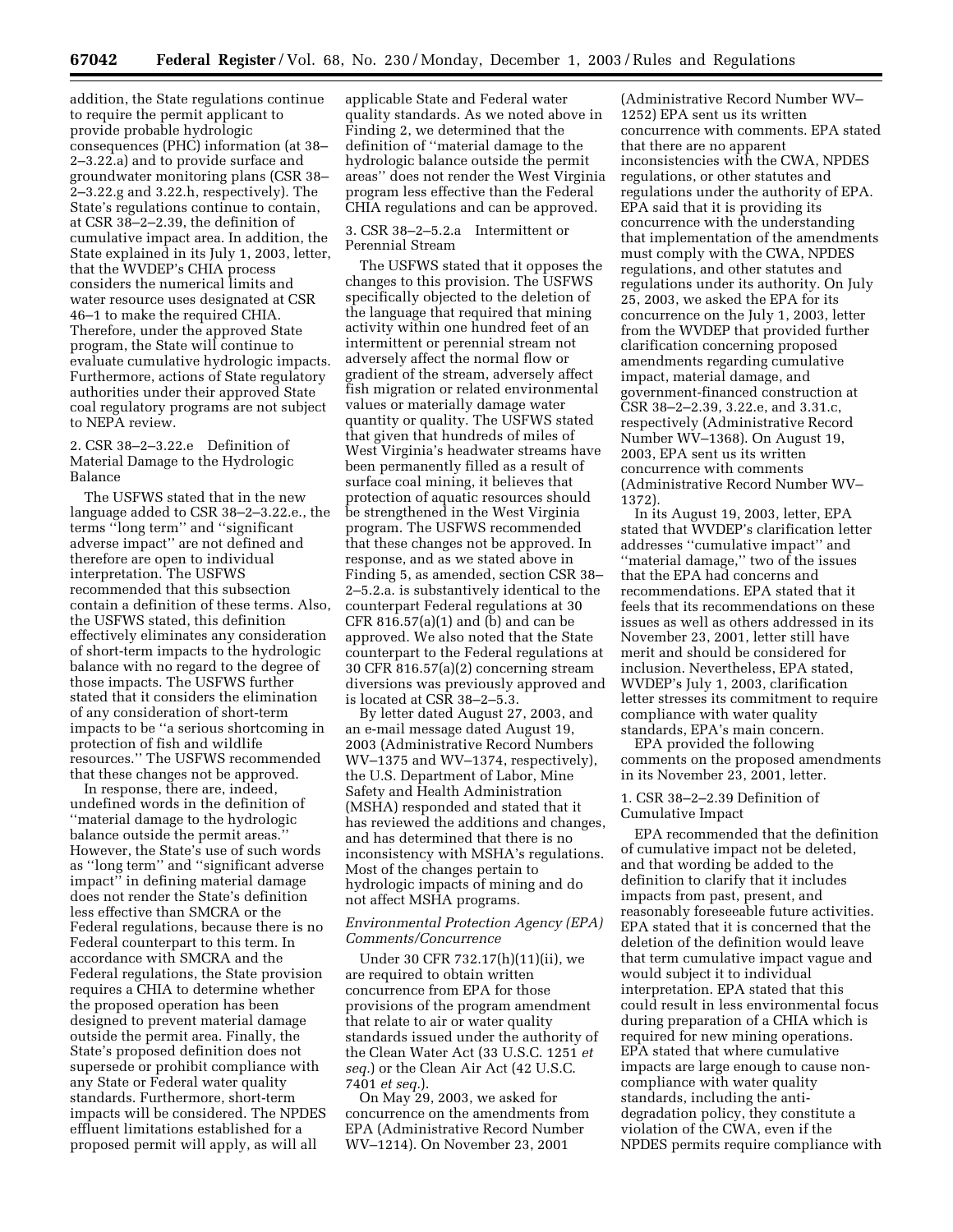applicable technology-based effluent guideline limits.

As we noted above in Finding 1, the deletion of the definition of ''cumulative impact'' does not render the West Virginia program less effective because there is no Federal definition of cumulative impact as the term relates to CHIA. We also noted that the State's existing definition of ''cumulative impact area'' at CSR 38–2–2.39 clearly states that cumulative impact area means the area, including the permit area, within which impacts resulting from the proposed mining operation may interact with the impacts of all anticipated mining on surface and groundwater systems. The State's definition of ''cumulative impact area'' was determined earlier to be substantively identical to the counterpart Federal definition of ''cumulative impact area'' at 30 CFR 701.5. We believe that the impacts due to past mining are captured via the surface and ground water baseline data required by CSR 38–2–3.22. Therefore, in its CHIA assessment, the State will be considering the impacts from past, present, and anticipated future mining operations in the cumulative impact area. The WVDEP's July 1, 2003, letter further clarified that other sections of the State rules require the applicant to show no material outside the permit area and to assess cumulative impacts within the cumulative impact area. We concur with EPA's comment that where cumulative impacts are large enough to cause non-compliance with water quality standards, including the antidegradation policy, they could constitute a violation of the CWA, even if the NPDES permits require compliance with applicable technologybased effluent guideline limits.

## 2. CSR 38–2–3.22.e Definition of ''Material Damage'' Added to This Provision

EPA recommended that the definition of material damage be expanded to include ''violation of water quality standards.'' EPA stated that water quality standards require protection of designated uses as well as existing uses, compliance with anti-degradation policy, and do not exempt short term adverse impacts. We agree that water quality standards require protection of designated uses as well as existing uses, compliance with anti-degradation policy, and do not exempt short term adverse impacts. In its July 1, 2003, letter, the WVDEP stated that the WVDEP approach considers the numerical water quality limits and the water resource use designated by the water quality programs. The WVDEP

further stated that the uses are outlined in the State's rules at CSR 46–1. Under SMCRA and the Federal regulations, the purpose of the CHIA is to determine, for permit approval purposes, whether the proposed operation has been designed to prevent material damage to the hydrologic balance outside the permit area. We believe, as discussed above in Finding 2, that the State's program amendment does not render the West Virginia program less effective than the Federal CHIA provisions and can be approved.

3. CSR 38–2–3.32.g Unanticipated Event or Condition

EPA stated that, although unanticipated remining discharges may not be a cause for blocking future SMCRA permits, it wants to make sure that it is understood that remining companies are not exempt from NPDES permit violations which may arise from unanticipated discharges. EPA stated that where there may be a question about a potential unanticipated discharge during remining, such as release of water caused by breaking into an adjacent abandoned mine pool, EPA recommended that pre-remining exploration, boreholing, and reviewing of old mine maps be conducted to minimize this possibility. We concur that remining operations are not exempt from NPDES permit violations that arise from unanticipated discharges, and that appropriate pre-mining exploration should be conducted to minimize the possibility of breaking into adjacent abandoned mine pools. The State's approved program would allow such exploration if it is deemed necessary during remining operations.

4. CSR 38–2–5.2.a Intermittent or Perennial Stream Buffer Zones

EPA recommended that the entire current definition be retained, since it is more comprehensive about measures for environmental protection. EPA also stated that the most important part of the definition has been kept—the requirement for compliance with water quality standards. EPA stated that the proposed wording which prohibits adverse effects on water quantity and quality and other environmental resources should provide an added measure of environmental protection, with one exception—the proposed change from ''or'' to ''and'' in reference to ''water quantity or quality.'' EPA stated that the proposed word ''and'' implies that there must be adverse effects to both water quantity and quality before the activities are prohibited. EPA recommended keeping the word ''or'' which clarifies that

adverse effects to either water quantity or quality are prohibited. EPA also stated that the proposed deletion of adverse effects on stream gradient and fish migration, as a reason for prohibiting surface mining activities, appears to be designed to accommodate construction of valley fills. EPA stated that filling of the waters of the U.S. requires authorization under Section 404 of the CWA. As we stated above in Finding 5, the State's proposed stream buffer zone requirements at CSR 38–2– 5.2.a (along with CSR 38–2–5.3) are substantively identical to the counterpart Federal regulations at 30 CFR 816/817.57(a) and, therefore, can be approved. In addition, there is nothing in the proposed amendment that prevents or prohibits compliance with section 404 of the Clean Water Act.

#### **V. OSM's Decision**

Based on the findings above, we are approving the amendments to the West Virginia program sent to us on May 2, 2001, and clarified by letter dated July 1, 2003. However, we are deferring our decision on the amendments at CSR 38– 2–3.31.a and c regarding funding for government-financed construction until the State adds counterparts to the Federal regulations at 30 CFR 707.5 and 874.17.

To implement this decision, we are amending the Federal regulations at 30 CFR part 948, which codify decisions concerning the West Virginia program. We find that good cause exists under 5 U.S.C. 553(d)(3) to make this final rule effective immediately. Section 503(a) of SMCRA requires that a State program demonstrate that such State has the capability of carrying out the provisions of the Act and meeting its purposes. Making this rule effective immediately will expedite that process. SMCRA requires consistency of State and Federal standards.

#### **VI. Procedural Determinations**

#### *Executive Order 12630—Takings*

This rule does not have takings implications. This determination is based on the analysis performed for the counterpart Federal regulation.

## *Executive Order 12866—Regulatory Planning and Review*

This rule is exempt from review by the Office of Management and Budget under Executive Order 12866.

## *Executive Order 12988—Civil Justice Reform*

The Department of the Interior has conducted the reviews required by section 3 of Executive Order 12988 and has determined that this rule meets the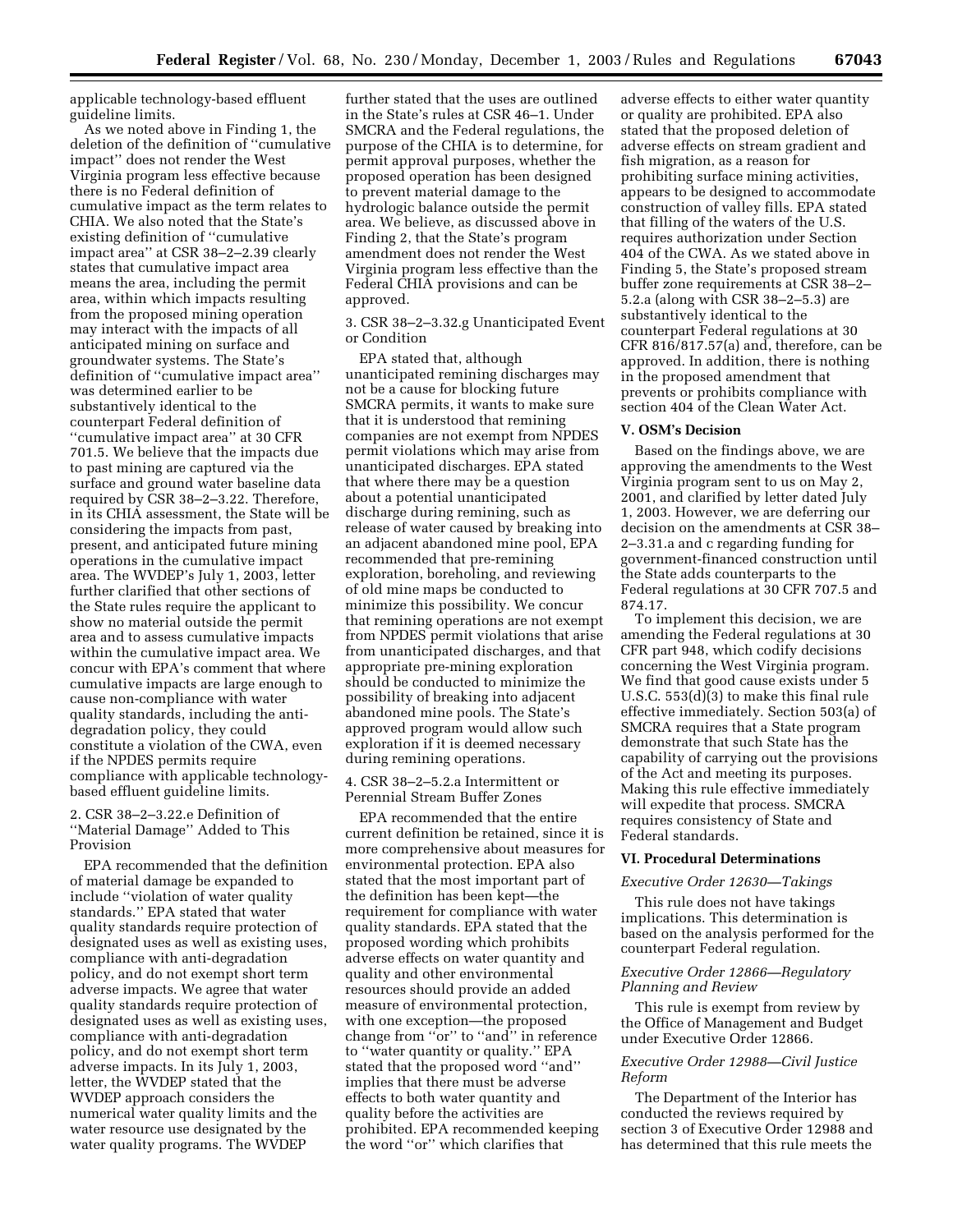applicable standards of subsections (a) and (b) of that section. However, these standards are not applicable to the actual language of State regulatory programs and program amendments because each program is drafted and promulgated by a specific State, not by OSM. Under sections 503 and 505 of SMCRA (30 U.S.C. 1253 and 1255) and the Federal regulations at 30 CFR 730.11, 732.15, and 732.17(h)(10), decisions on proposed State regulatory programs and program amendments submitted by the States must be based solely on a determination of whether the submittal is consistent with SMCRA and its implementing Federal regulations and whether the other requirements of 30 CFR parts 730, 731, and 732 have been met.

## *Executive Order 13132—Federalism*

This rule does not have Federalism implications. SMCRA delineates the roles of the Federal and State governments with regard to the regulation of surface coal mining and reclamation operations. One of the purposes of SMCRA is to ''establish a nationwide program to protect society and the environment from the adverse effects of surface coal mining operations.'' Section 503(a)(1) of SMCRA requires that State laws regulating surface coal mining and reclamation operations be ''in accordance with'' the requirements of SMCRA, and section 503(a)(7) requires that State programs contain rules and regulations ''consistent with'' regulations issued by the Secretary pursuant to SMCRA.

# *Executive Order 13175—Consultation and Coordination With Indian Tribal Governments*

In accordance with Executive Order 13175, we have evaluated the potential effects of this rule on Federallyrecognized Indian tribes and have determined that the rule does not have substantial direct effects on one or more Indian tribes, on the relationship between the Federal Government and Indian tribes, or on the distribution of power and responsibilities between the Federal Government and Indian tribes. The basis for this determination is our decision is on a State regulatory

program and does not involve Federal regulations involving Indian lands.

## *Executive Order 13211—Regulations That Significantly Affect the Supply, Distribution, or Use of Energy*

On May 18, 2001, the President issued Executive Order 13211 which requires agencies to prepare a Statement of Energy Effects for a rule that is (1) Considered significant under Executive Order 12866, and (2) likely to have a significant adverse effect on the supply, distribution, or use of energy. Because this rule is exempt from review under Executive Order 12866 and is not expected to have a significant adverse effect on the supply, distribution, or use of energy, a Statement of Energy Effects is not required.

## *National Environmental Policy Act*

This rule does not require an environmental impact statement because section 702(d) of SMCRA (30 U.S.C. 1292(d)) provides that agency decisions on proposed State regulatory program provisions do not constitute major Federal actions within the meaning of section 102(2)(C) of the National Environmental Policy Act (42 U.S.C. 4332(2)(C)).

#### *Paperwork Reduction Act*

This rule does not contain information collection requirements that require approval by OMB under the Paperwork Reduction Act (44 U.S.C. 3507 *et seq.*).

#### *Regulatory Flexibility Act*

The Department of the Interior certifies that this rule will not have a significant economic impact on a substantial number of small entities under the Regulatory Flexibility Act (5 U.S.C. 601 *et seq.*). The State submittal, which is the subject of this rule, is based upon counterpart Federal regulations for which an economic analysis was prepared and certification made that such regulations would not have a significant economic effect upon a substantial number of small entities. In making the determination as to whether this rule would have a significant economic impact, the Department relied upon the data and assumptions for the counterpart Federal regulations.

## *Small Business Regulatory Enforcement Fairness Act*

This rule is not a major rule under 5 U.S.C. 804(2), the Small Business Regulatory Enforcement Fairness Act. This rule: (a) Does not have an annual effect on the economy of \$100 million; (b) Will not cause a major increase in costs or prices for consumers, individual industries, Federal, State, or local government agencies, or geographic regions; and (c) Does not have significant adverse effects on competition, employment, investment, productivity, innovation, or the ability of U.S.-based enterprises to compete with foreign-based enterprises. This determination is based upon the analysis performed under various laws and executive orders for the counterpart Federal regulations.

#### *Unfunded Mandates*

This rule will not impose an unfunded mandate on State, local, or tribal governments or the private sector of \$100 million or more in any given year. This determination is based upon the analysis performed under various laws and executive orders for the counterpart Federal regulations.

#### **List of Subjects in 30 CFR Part 948**

Intergovernmental relations, Surface mining, Underground mining.

Dated: November 17, 2003.

#### **Brent Wahlquist,**

*Regional Director, Appalachian Regional Coordinating Center.*

■ For the reasons set out in the preamble, title 30, chapter VII, subchapter T of the Code of Federal Regulations is amended as set forth below:

## **PART 948—WEST VIRGINIA**

■ 1. The authority citation for part 948 continues to read as follows:

**Authority:** 30 U.S.C. 1201 *et seq.*

■ 2. Section 948.15 is amended by adding a new entry to the table in chronological order by ''Date of publication of final rule'' to read as follows:

**§ 948.15 Approval of West Virginia regulatory program amendments.** \* \* \* \* \*

| Original amendment submission<br>date |  | Date of publication of final rule |  | Citation/description of approved provisions                                                                                            |  |  |  |
|---------------------------------------|--|-----------------------------------|--|----------------------------------------------------------------------------------------------------------------------------------------|--|--|--|
|                                       |  |                                   |  |                                                                                                                                        |  |  |  |
|                                       |  |                                   |  | May 2, 2001, July 1, 2003  December 1, 2003  CSR 38-2-2.39 (a deletion), 3.22.e, 3.31.a (deferral), 3.32.g, 5.2.a,<br>and 11 $3$ a $3$ |  |  |  |